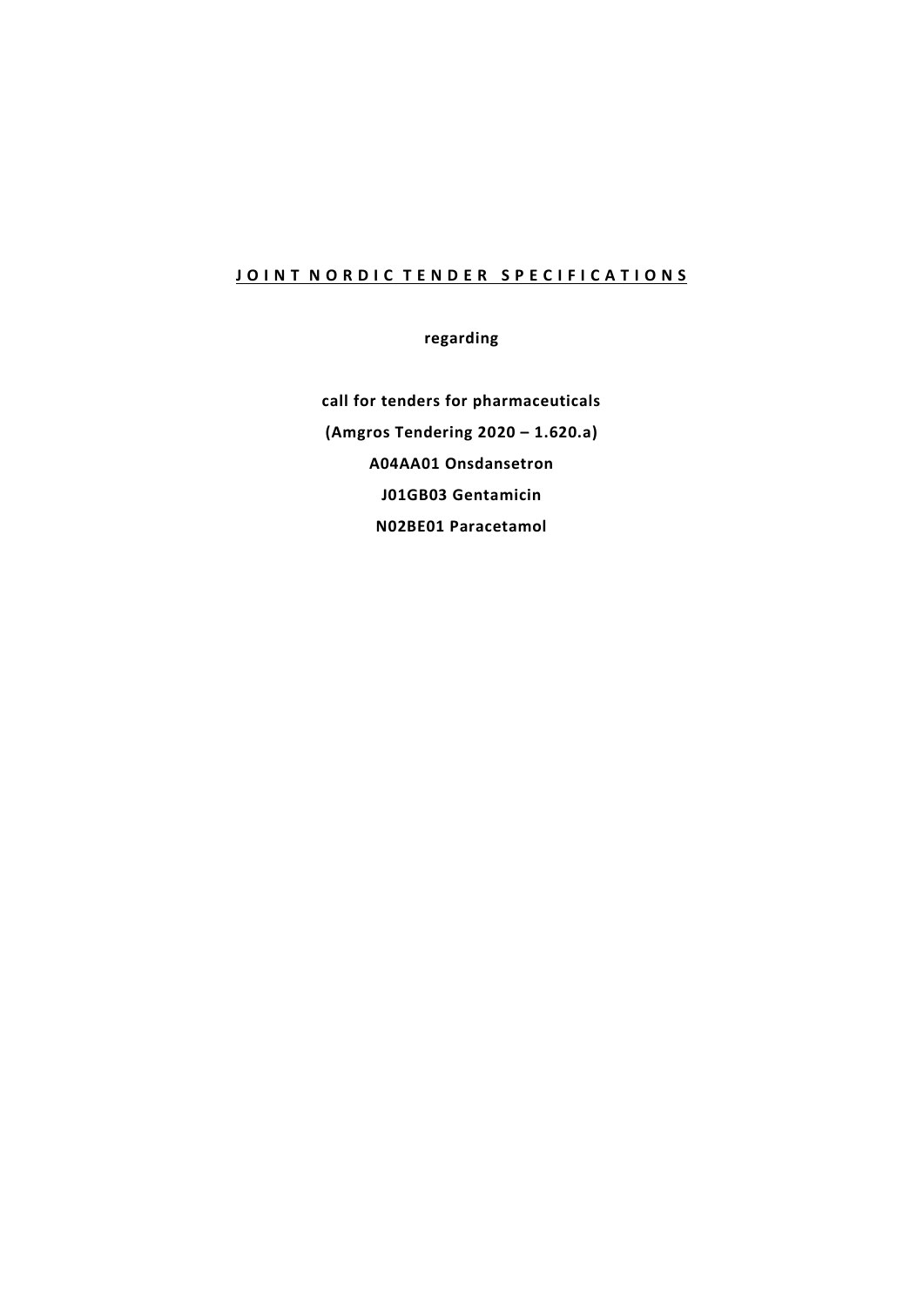# Table of contents

| 1.  |                                                                                                  |                                                                          |  |
|-----|--------------------------------------------------------------------------------------------------|--------------------------------------------------------------------------|--|
| 2.  |                                                                                                  |                                                                          |  |
|     | 2.1                                                                                              |                                                                          |  |
|     | 2.2                                                                                              |                                                                          |  |
|     | 2.3                                                                                              |                                                                          |  |
|     | 2.4                                                                                              |                                                                          |  |
| 3.  | LIST OF PRODUCTS, INCLUDING REQUIREMENTS FOR THE PRODUCTS PUT UP FOR TENDER  6                   |                                                                          |  |
|     | 3.1                                                                                              |                                                                          |  |
|     | 3.2                                                                                              |                                                                          |  |
|     | 3.3                                                                                              |                                                                          |  |
|     | 3.4                                                                                              |                                                                          |  |
|     | 3.5                                                                                              |                                                                          |  |
|     | 3.6                                                                                              |                                                                          |  |
| 4.  |                                                                                                  |                                                                          |  |
|     | 4.1                                                                                              |                                                                          |  |
|     | 4.2                                                                                              |                                                                          |  |
|     | 4.3                                                                                              |                                                                          |  |
|     | The European Single Procurement Document and documentation regarding absence of exclusion<br>4.4 |                                                                          |  |
|     |                                                                                                  |                                                                          |  |
| 5.  | THE CONTRACTING AUTHORITY'S EVALUATION OF TENDERS IN ACCORDANCE WITH THE AWARD                   |                                                                          |  |
|     |                                                                                                  |                                                                          |  |
| 6.  |                                                                                                  |                                                                          |  |
| 7.  |                                                                                                  | PURCHASE UNDER ONE FRAMEWORK AGREEMENT WITH MULTIPLE SUPPLIERS 13        |  |
| 8.  |                                                                                                  | FRAMEWORK AGREEMENT - RESERVATIONS AND VARIANTS - FORMAL REQUIREMENTS 13 |  |
| 9.  |                                                                                                  |                                                                          |  |
| 10. | $\dots$ 14                                                                                       |                                                                          |  |
| 11. |                                                                                                  |                                                                          |  |
| 12. |                                                                                                  |                                                                          |  |
| 13. |                                                                                                  |                                                                          |  |
| 14. |                                                                                                  |                                                                          |  |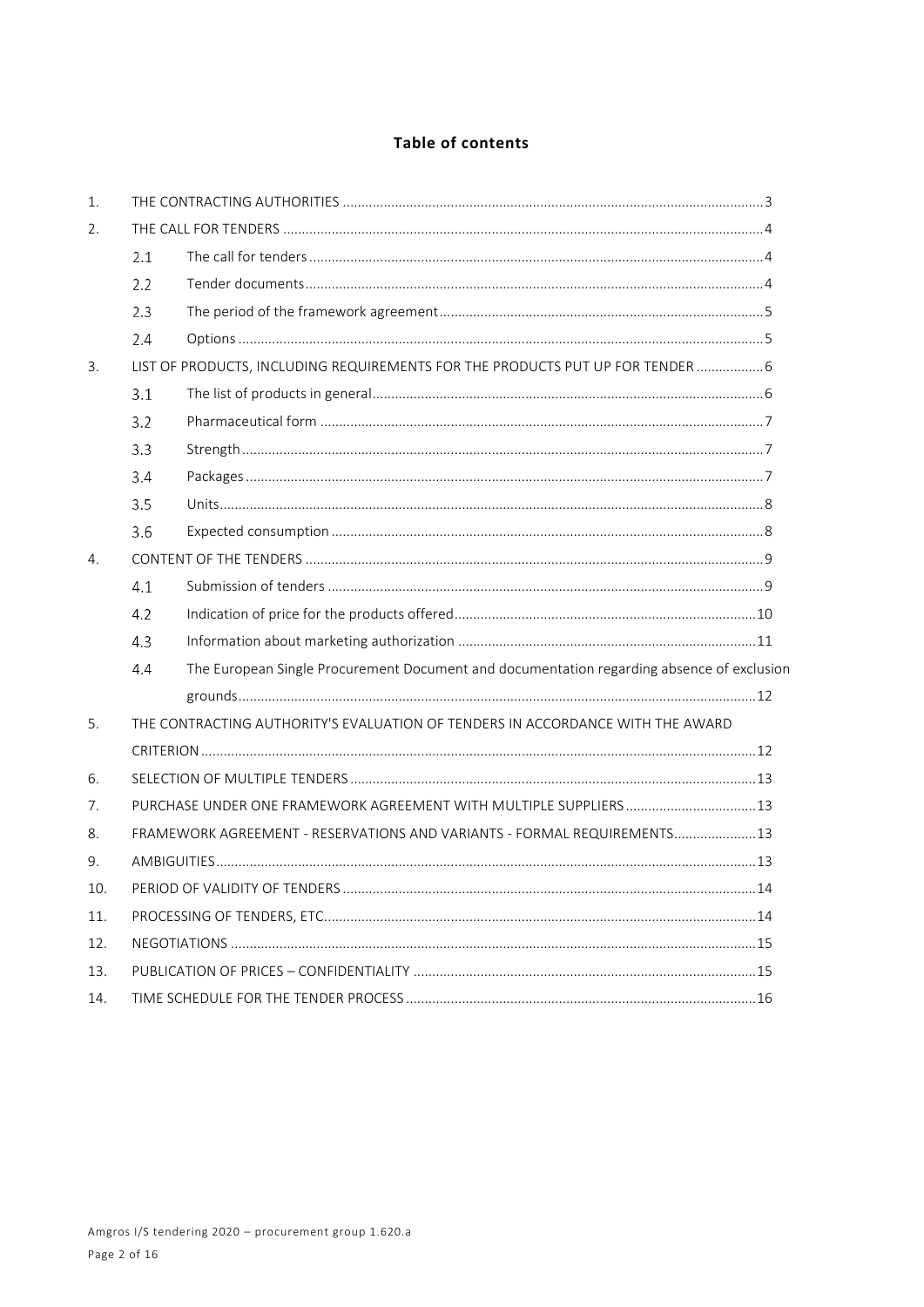# **1. THE CONTRACTING AUTHORITIES**

Denmark, Iceland and Norway have entered into a cooperation regarding the procurement of pharmaceuticals for use in all three countries.

The contracting authorities will jointly procure and award framework agreements in order to ensure the supply of affordable pharmaceuticals.

Amgros I/S ("Amgros") Dampfærgevej 22 DK-2100 Copenhagen Ø Denmark Tel.: + 45 8871 3000 Fax: + 45 8871 3008 E-mail: [udbud@amgros.dk](mailto:udbud@amgros.dk)

Landspítali Háskólasjúkrahús ("Landspítali") Eiríkisgata 5 101 Reykjavík Iceland Tel: 00354 543 1000 E-mail: [lyfjautbod@landspitali.is](mailto:lyfjautbod@landspitali.is)

Sykehusinnkjøp HF, divisjon legemidler ("Sykehusinnkjøp HF, divisjon legemidler") Grev Wedels plass 7 5.etasje, 0151 Oslo Norway Tel: 0047 78 95 74 11 E-mail: legemidler@sykehusinnkjop.no

Customers and delivery addresses are listed in appendix 7, 8 and 9 to the framework agreement.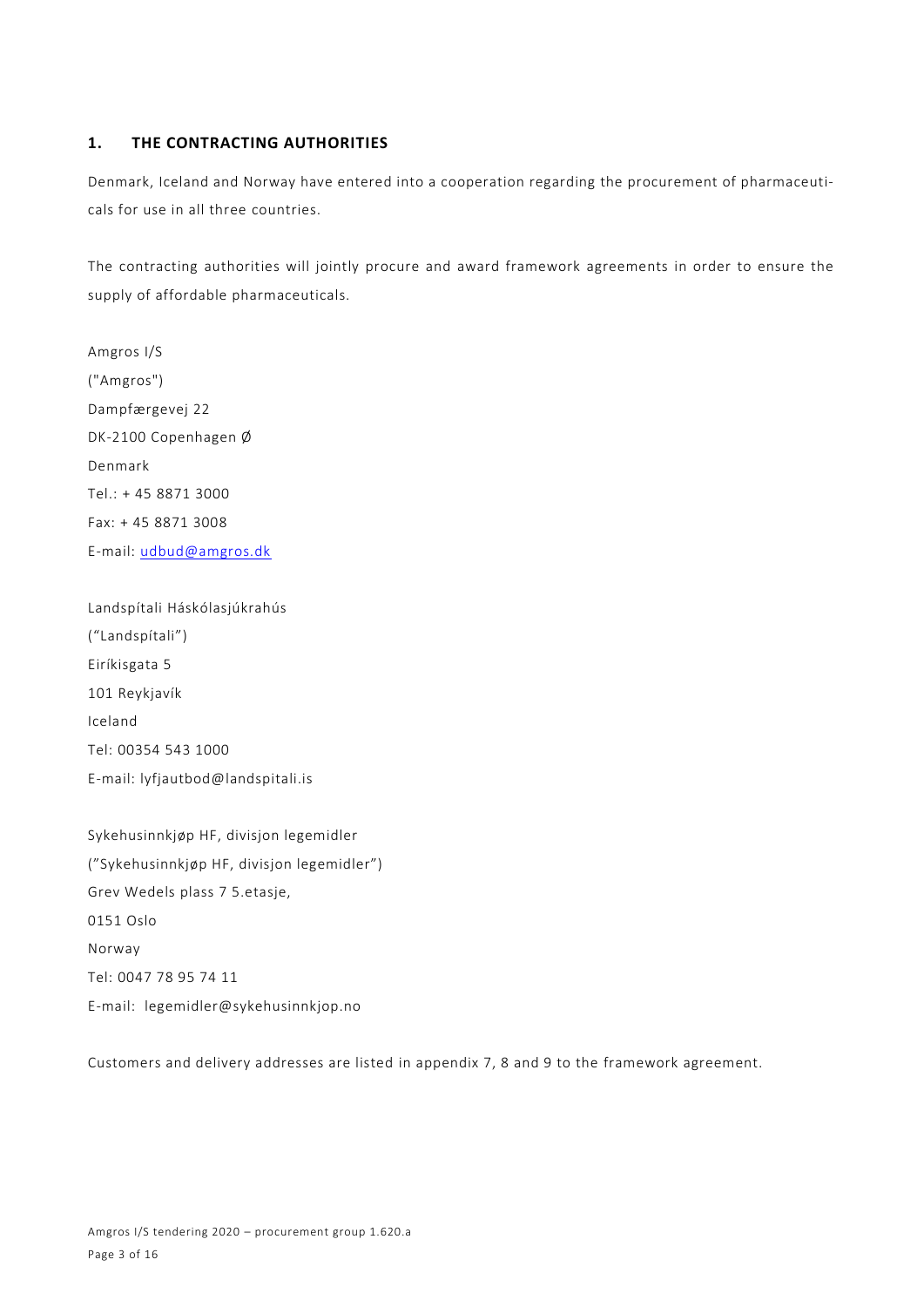# **2. THE CALL FOR TENDERS**

#### **The call for tenders**  $2.1$

This call for tenders is conducted as an open procedure in accordance with the Danish Procurement Act (*udbudsloven*). The procurement procedure is subject to Danish law and any complaints of the procurement procedure shall be lodged with the Danish Complaints Board for Public Procurement (*Klagenævnet for udbud*), cf. the Contract Notice section VI.4.3.

Tenders for the pharmaceuticals are invited so that Amgros, Sykehusinnkjøp HF, divisjon legemidler and Landspitali can enter into framework agreements for delivery of the pharmaceuticals requested in the list of products.

For this procurement group delivery to Iceland is an option, see paragraph [2.4](#page-4-0)

A framework agreement will cover delivery of the pharmaceuticals in Denmark and Norway. The agreement will also cover delivery to Iceland, if the Supplier choses to submit a tender for this option.

The framework agreement is non-exclusive to the supplier. The customers are not obliged to use the framework agreement, see clause 1 of the framework agreement.

The call for tenders is organised with the purpose of entering into framework agreements that are assessed to be able to cover the requirements of the customers, taking into account the characteristics and application of each pharmaceutical.

Special circumstances may apply to some pharmaceuticals, and medical and patient safety considerations may therefore entail the use of specific pharmaceuticals or specific products. Where a requirement subject to such special circumstances is assessed not to be of an exceptional nature and modest in scale, the contracting authorities will endeavor to enter into framework agreement with multiple suppliers in order to purchase on the basis of a call for tenders, see paragraphs 6 and 7.

# 2.2 Tender documents

The full tender documents for procurement group 2020 – 1.620.a consist of these tender specifications with associated Annex 1:

Annex 1: Instructions for the European Single Procurement Document (ESPD) and documentation regarding absence of exclusion grounds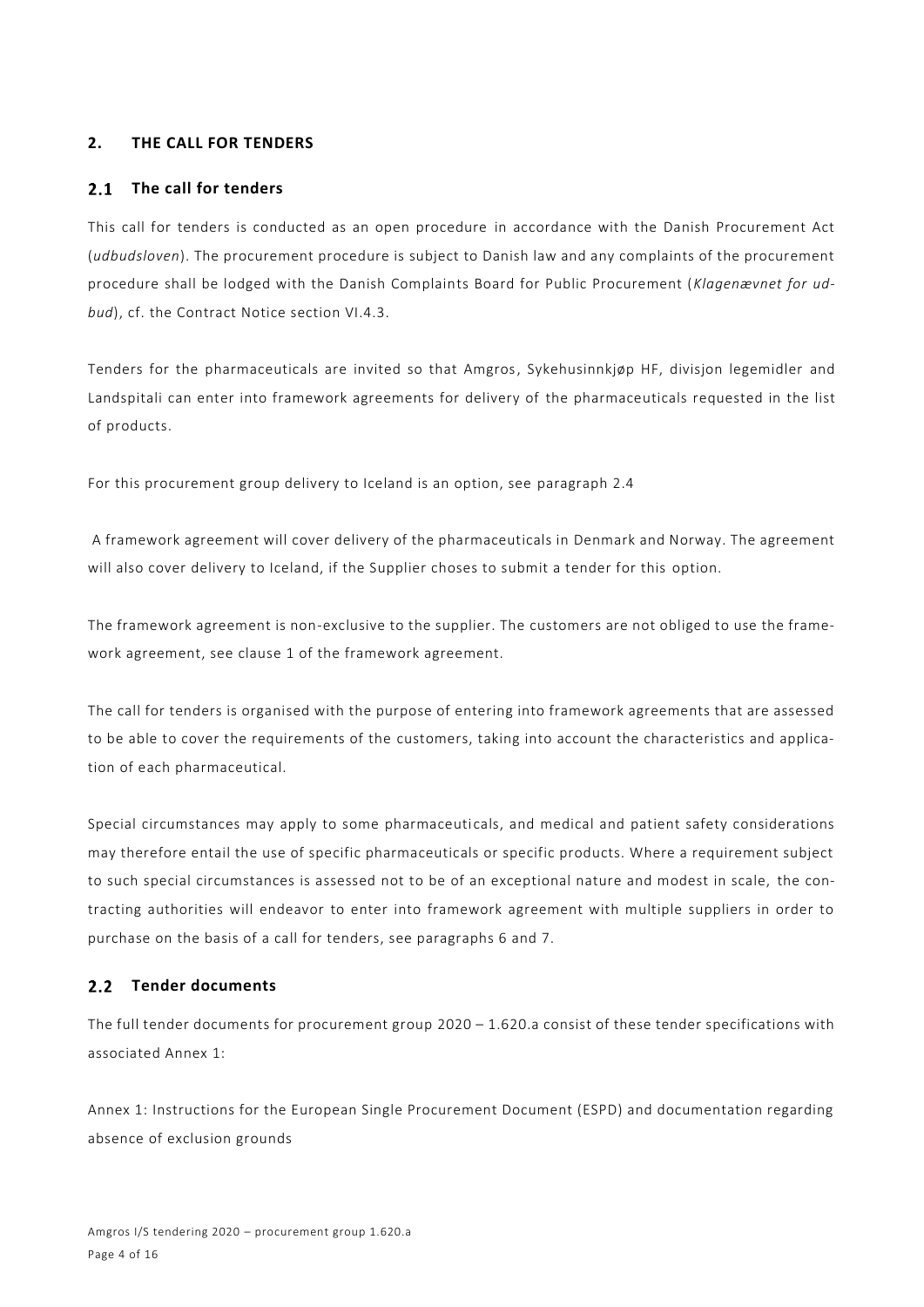In addition, the tender documents consist of the following:

The Contract Notice, tender group 2020 - 1.620.a (issued on UBK afsendelsesdato) Joint Nordic framework agreement, tender group 2020 – 1.620.a in two examples;

I) Denmark, Norway and Iceland (if the Supplier gives a tender for Iceland)

II) Denmark and Norway (if the Supplier choose not to give a tender for Iceland)

Appendices 7, 8 and 9 to the framework agreement

List of products, tender group 2020 – 1.620.a

The tender documents are available at Amgros' electronic tendering system at [https://levportal.amgros.dk,](https://levportal.amgros.dk/) and tenders must be submitted using that tendering system, see for more details paragraph 4.1.

Tenders must be submitted in conformity with the tender specifications for the relevant procurement group and the general guidelines for submission of tender provided in the tendering system, including the user guide. The user guide is a practical guide of a general nature, and in the event of discrepancy between the tender documents, especially the tender specifications for the relevant procurement group, and the user guide, the tender documents will prevail.

#### $2.3$ **The period of the framework agreement**

The period of the framework agreement and renewal periods thereof, if any, are set out in clause 18 of the framework agreement.

#### <span id="page-4-0"></span> $2.4$ **Options**

# Delivery to Iceland

For this procurement group delivery to Iceland is an option. The Supplier can choose to submit a tender for this option, see paragraph [4.1.](#page-8-0) If the Supplier is awarded a framework agreement the framework agreement will cover delivery of the pharmaceuticals in all three countries for the purchase period (see example I of the framework agreement, see paragraph 2.2).

If the Supplier chooses not to give a tender for the delivery to Iceland the framework agreement will cover delivery of the pharmaceuticals in Denmark and Norway for the purchase period (see example II of the framework agreement, see paragraph 2.2).

### Delivery in a pre-agreement and post-agreement period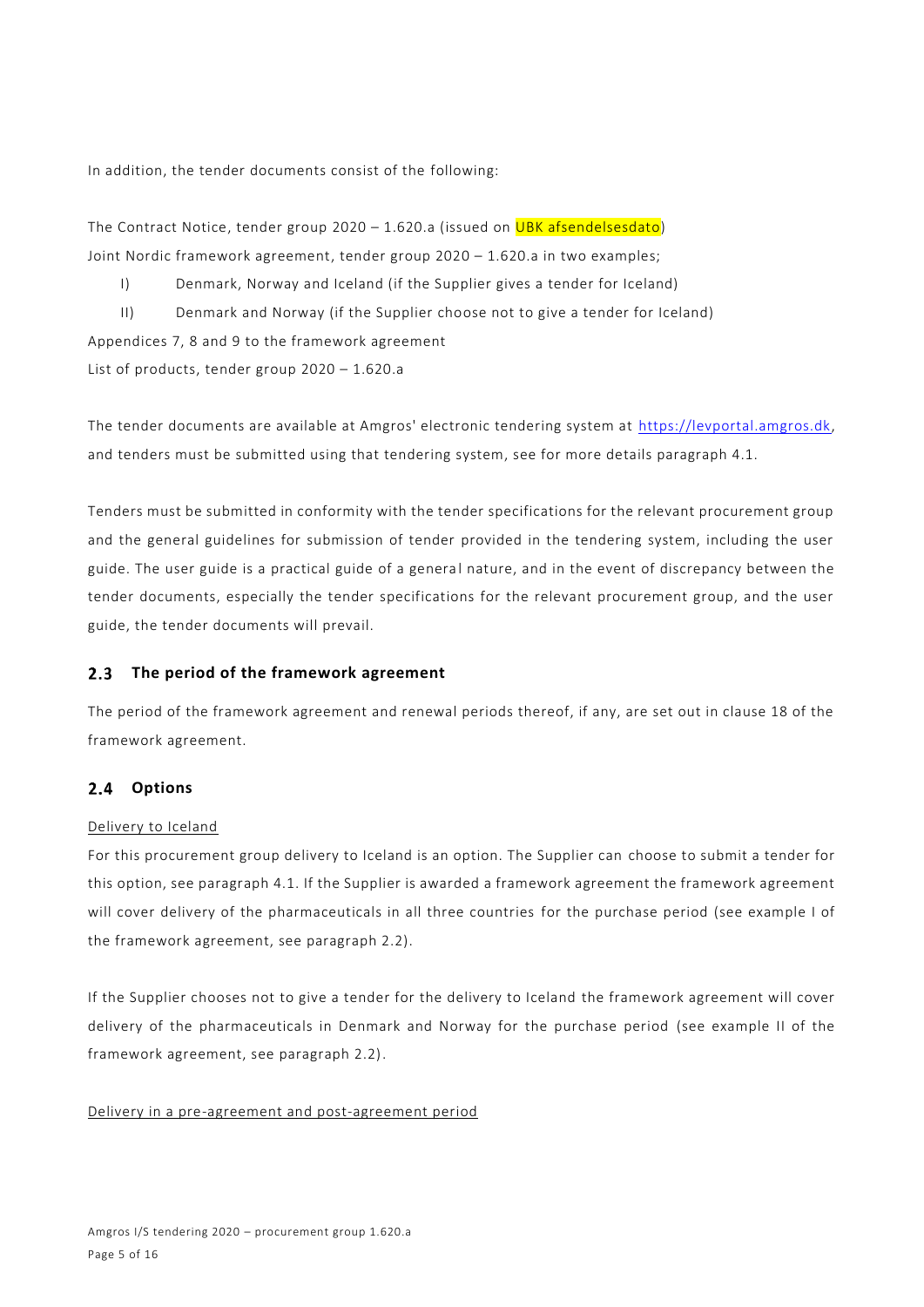Clause 1 of the framework agreement provides for an option for delivery in a pre-agreement period (i.e. before the purchase period begins) and an option for delivery in a post-agreement period (i.e. after the purchase period). The two options may be exercised on the terms and conditions stipulated in the framework agreement. The option for delivery in the pre-agreement period may only be exercised when final marketing authorization for the relevant country is in place and the pharmaceutical is included in the list at "medicinpriser.dk" (Denmark), "Farmalogg" (Norway) or "Lyfjaverðskrá" (Iceland).

### **3. LIST OF PRODUCTS, INCLUDING REQUIREMENTS FOR THE PRODUCTS PUT UP FOR TENDER**

#### $3.1$ **The list of products in general**

The pharmaceuticals put up for tender are given a consecutive lot number in the list of products. Each lot number is considered a separate lot for the pharmaceutical indicated and is put up for tender independently of the other lot numbers. This means that a supplier may submit tender for one, several or all lot numbers (lots), and that framework agreements will be awarded separately for each lot number. However, only one framework agreement will be entered into with each supplier per procurement group; the procurement group comprises all the lot numbers that the supplier is awarded under the procurement group concerned.

In the list of products, the pharmaceuticals put up for tender (under each lot number) are specified in terms of ATC code and generic name (the active ingredient), pharmaceutical form, strength and, where appropriate, requirements for package form and/or stated package sizes.

Under certain lot numbers, a pharmaceutical may be further specified by requiring specific ingredients or pharmaceutical formulation.

A lot number may comprise the active ingredient in different forms, e.g. different pharmaceutical forms/strengths/packages (indicated by multiple lines under the relevant lot number). These are different products to be delivered by the same supplier, and the supplier is thus required to submit tender for the pharmaceutical in all the forms stated under the lot number in question. This means that the supplier's tender must include at least one product per line under a lot number. Depending on the layout of the list of products, a tender may include several products in the same line under a lot number, see in this respect the guidelines set out in paragraph 3.3 and/or 3.4 below.

The list of products thus specifies the specific requirements for the product to be offered under the individual lot number, see for more details paragraphs 3.2 - 3.4 below. The framework agreement generally only covers the products offered (specified by product numbers in Appendix 1 of the framework agreem ent). However, the contracting authorities may agree, on a case-by-case basis, to include other products under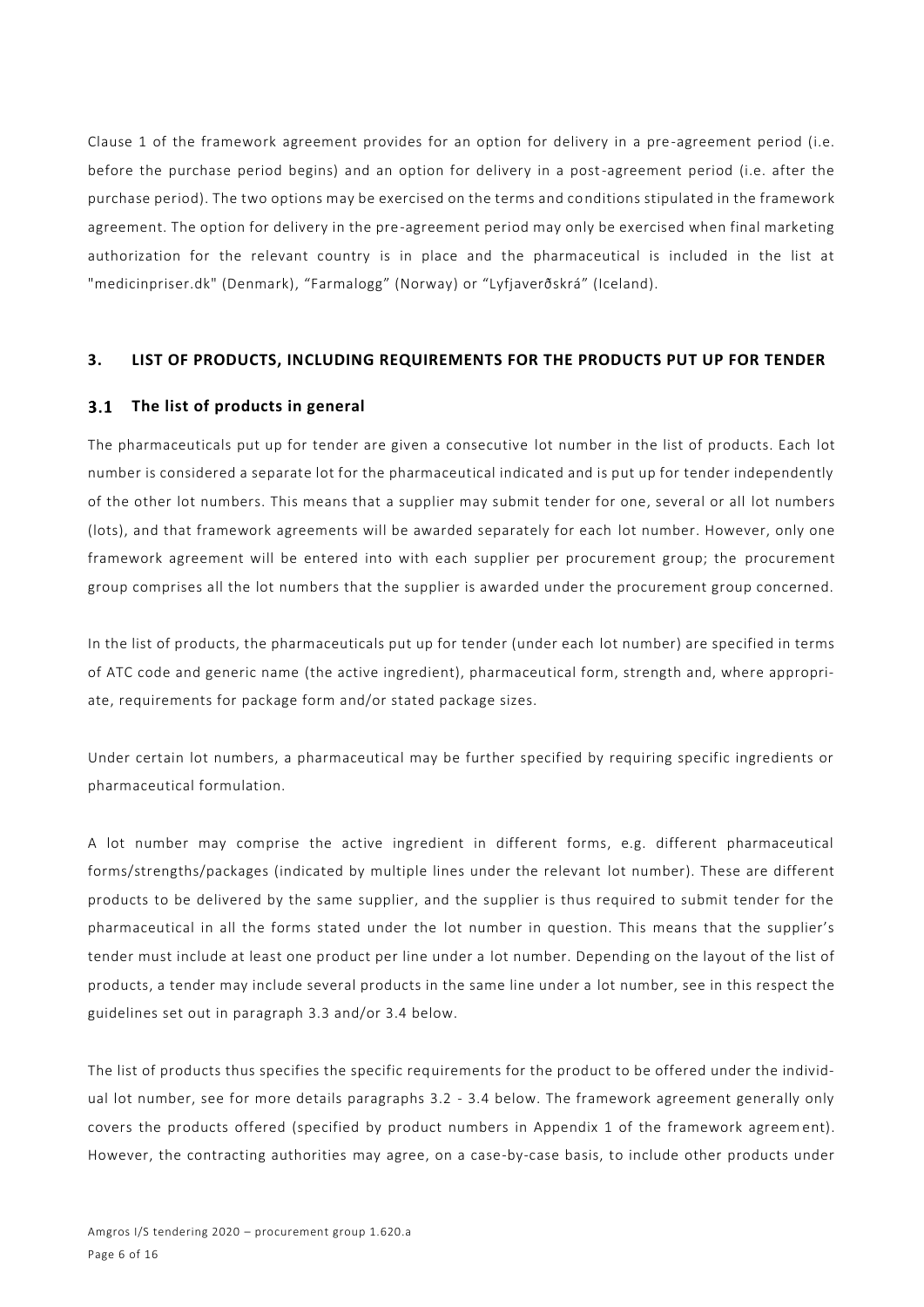the framework agreement in the term of the framework agreement in accordance with the provisions of clause 3 of the framework agreement.

Where a tender comprises multiple products in the same line under a lot number, such products must have the same product name (trade name) in each country.

Where the product list is designed so that there are multiple lines under the same lot number, the requirement for the same product name (trade name) applies to the products offered in all the lines under the lot number, so that only products with one product name (trade name) are offered under the lot number concerned.

# **Pharmaceutical form**

Requirements regarding a specific pharmaceutical form for the pharmaceuticals put up for tender are stated with the customary designation of the pharmaceutical form in question.

It should be noted that the contracting authorities defines the pharmaceutical forms as follows:

Injection fluid means "injection fluid, emulsion"; "injection fluid, solution" and "injection fluid, suspension".

Infusion fluid means "infusion fluid, emulsion"; "infusion fluid, solution", and "infusion fluid, suspension".

# **Strength**

# Requirement for specific strength

Where a specific strength is required in the list of products under a lot number, the supplier must offer the pharmaceutical in the strength indicated.

#### $3.4$ **Packages**

# No requirement as to a specific package size

Where under a lot number no specific package size is required, the supplier must offer the pharmaceutical in customary packages. Customary packages mean packages that are customary in the trade of the pharmaceutical in question, including bulk packages with several of the package sizes indicated.

Where no package size requirement is stated, the contracting authorities would prefer that the supplier offers several package sizes, but that is not a mandatory requirement.

# Package sizes indicated as a range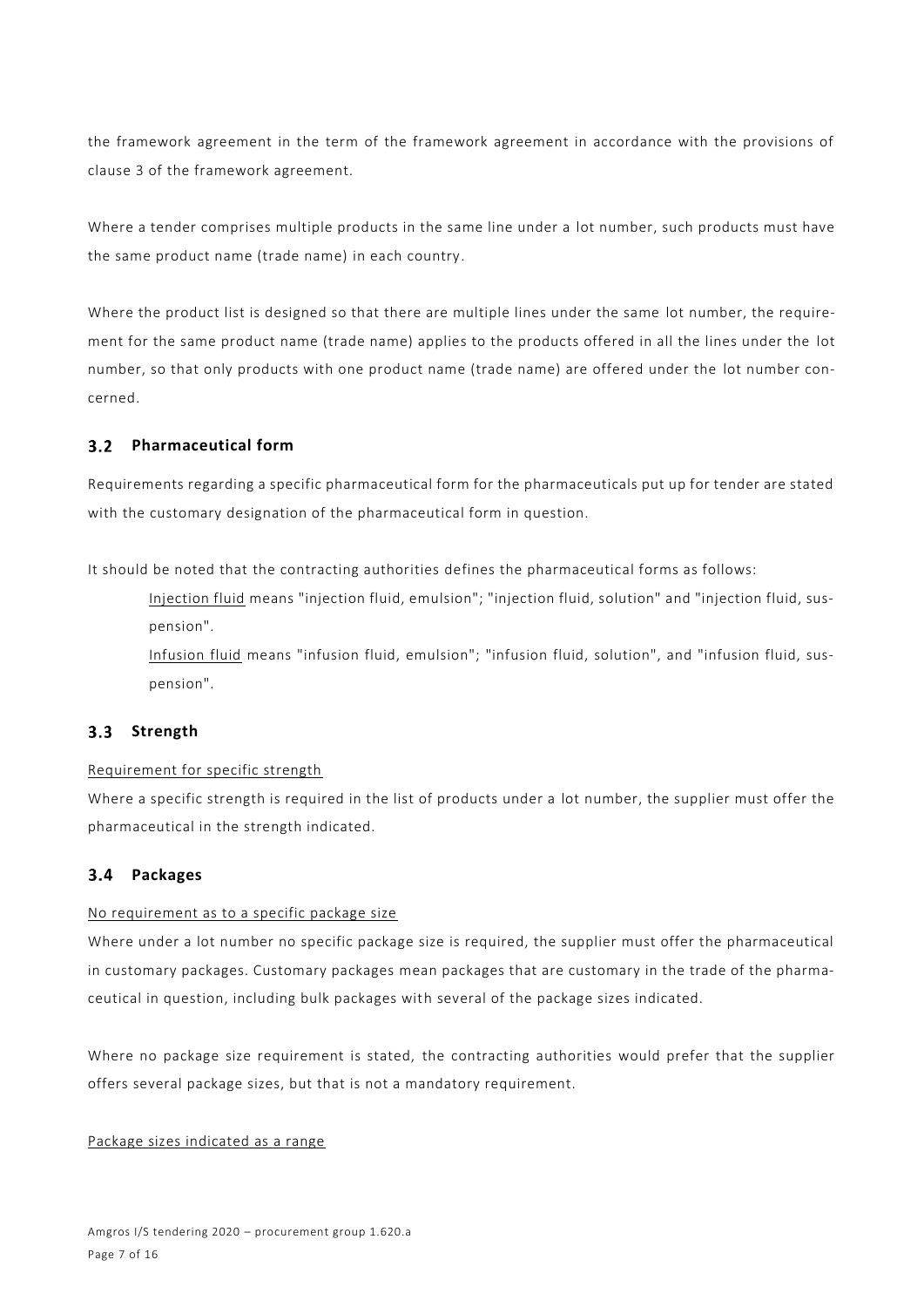If the package size under a lot number is indicated as a range, the supplier must submit tender for at least one package within the range stated.

Where package size is indicated as a range, the contracting authorities would prefer that the supplier offers several packages within the range, but that is not a mandatory requirement.

## Requirements for specific package size

Where requirements for a specific package size are indicated in the list of products, the supplier must submit tender for the pharmaceutical in a package of the package size indicated (e.g. 100 ml) or in packages of several of this package size, however only in customary sizes of such bulk package (e.g. 5 x 100 ml, 10 x 100 ml or similar). The supplier may choose to submit tender for a package of the package size indicated and/or for one or several bulk packages of the pharmaceutical concerned.

## Several different packages under one lot number

Where, pursuant to the above guidelines, the supplier chooses under a lot number to submit tender for several different packages of a pharmaceutical in one specific pharmaceutical form and one specific strength (i.e. multiple products in the same line under a lot number), specific requirements apply for setting prices for such different packages (same price per unit), see paragraph 4.2.a below.

#### $3.5$ **Units**

For every lot number in the list of products, a unit is specified. The unit may correspond to DDD (Defined Daily Dose specified by WHO) or another unit specified.

The unit is used for comparison of prices offered under a lot number, see paragraph 5 below. The unit stated in the list of products is used for allowing products under the same lot number (e.g. for comparison of tender prices for two different package sizes) being given a true and fair comparison of the package prices offered by applying a price per unit as a benchmark.

The unit of a pharmaceutical stated in the list of products is furthermore the ba sis for calculating the same price per unit in connection with pricing of multiple products where that requirement applies, see paragraph 4.2.a below.

#### $3.6$ **Expected consumption**

In the list of products, the contracting authorities have under "quantity in units" indicated the expected yearly consumption of the pharmaceuticals put up for tender among other things on the basis of historical consumption.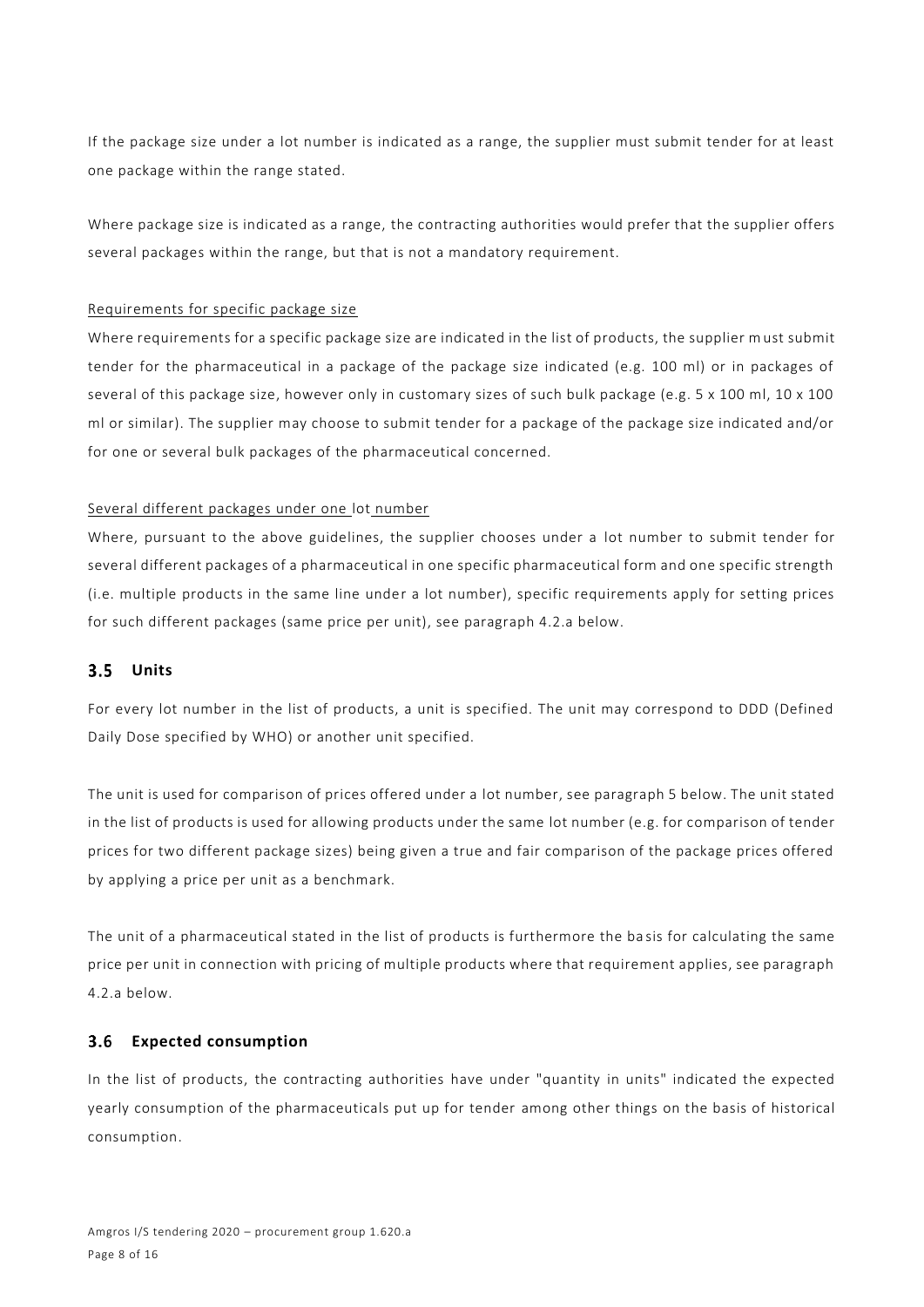It should be noted that the expected consumption indicated is based on a historical consumption and that the hospitals' need for pharmaceuticals and purchase of various pharmaceuticals to cover that need is influenced by a number of factors, including a possible change of or new use of the pharmaceuticals in the period of the framework agreement. Hence, the estimate is non-binding, and the suppliers must expect that the actual purchase under a framework agreement may differ significantly from the estimate.

When entering into framework agreements, the contracting authorities, after consultation with the customers, will draw up a new estimate of the expected purchase of the various pharmaceuticals, which is also a non-binding estimate, see clause 2 of the framework agreement. The contracting authorities will make efforts during the term of the framework agreement, including during a possible extension of the framework agreement, to inform the supplier of adjustments, if any, of the estimate.

For pharmaceuticals in respect of which the contracting authorities, on entering into the framework agreement, have indicated the expected purchase to be 0 (indicated by a 0 in Appendix 1 of the framework agreement), the framework agreement will be entered into without a delivery obligation for the supplier, see clause 2 of the framework agreement. For such pharmaceuticals, the supplier may choose to accept an order and deliver the pharmaceutical pursuant to the terms of the framework agreement. The supplier is not subject to liability in damages pursuant to clause 12 of the framework agreement if the supplier chooses not to accept such an order.

## **4. CONTENT OF THE TENDERS**

### <span id="page-8-0"></span>**Submission of tenders**

Suppliers must submit tender via Amgros' electronic tendering system at [https://levportal.amgros.dk](https://levportal.amgros.dk/) before expiry of the deadline stated in paragraph 14. Tenders must be in conformity with the tender specifications for the specific procurement group and the general guidelines for submission of tender stated in the tendering system, see paragraph 2.2.

Submission of tenders under the individual lot numbers and indication of price must furthermore be in accordance with the provisions of paragraph 4.2.

The supplier's tender must furthermore include the information set out in paragraphs 4.4.

The tender and the documentation for the information submitted in the ESPD must be in Danish, Swedish, Norwegian or English.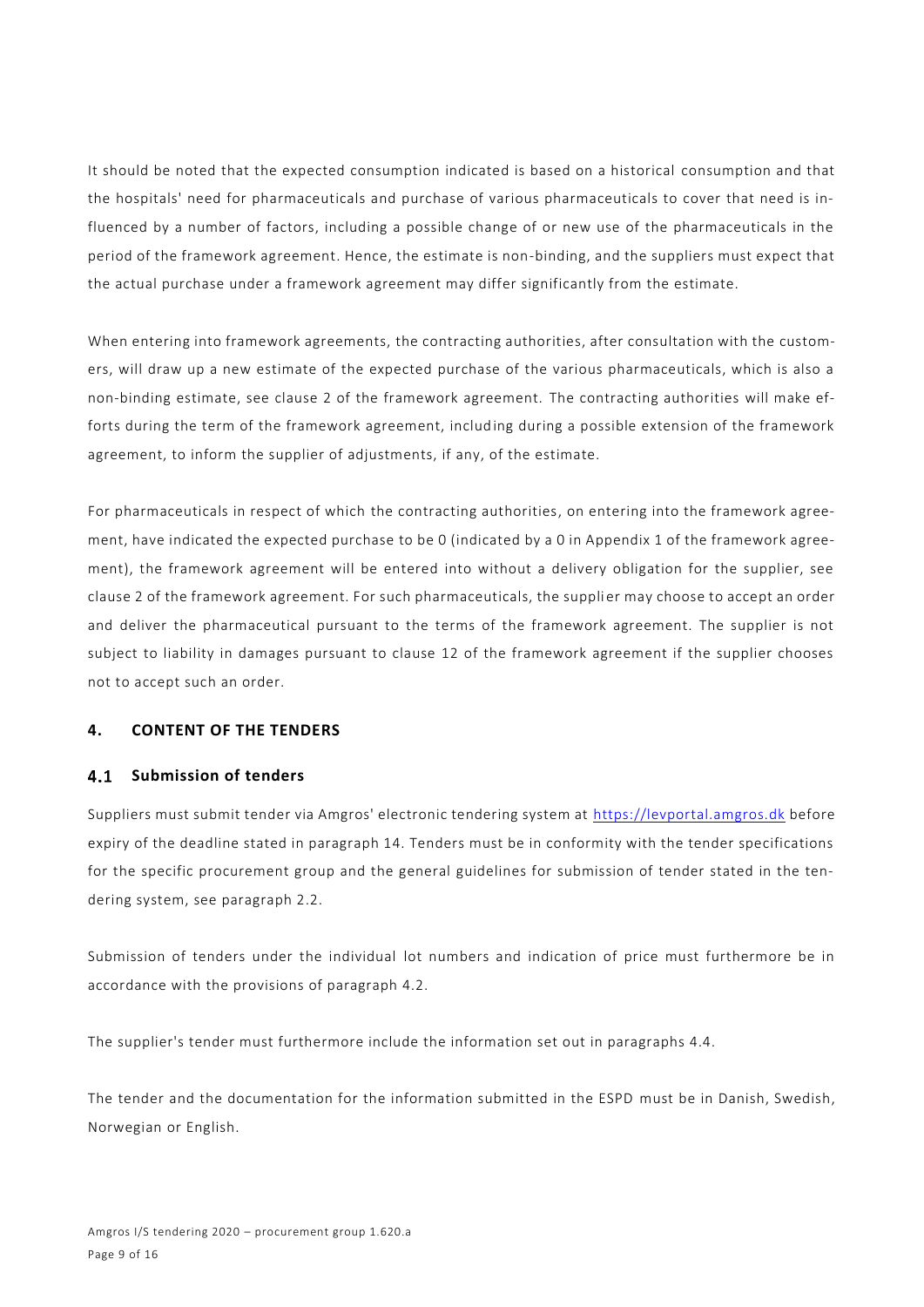If the contract is awarded to a group of suppliers, each participant must undertake joint and several liability and appoint a joint representative.

#### **Indication of price for the products offered**   $4.2$

The supplier's tender must indicate the pharmaceuticals (lot numbers) for which tenders are submitted; the supplier must furthermore provide the information requested in the tendering system about the products offered, including the price of the products offered.

Tenders for products under each lot number must be submitted in accordance with the provisions of paragraph 3. The price must be specified as a fixed net price per product in EURO and as stated below.

## a. A tender comprising multiple products under one lot number

Depending on the layout of the list of products, a tender must - or may - comprise multiple products under one lot number, see paragraphs 3.1, 3.3 and 3.4. This means that the supplier's tender must include at least one product per line under a lot number and may, if appropriate, include multiple products in the same line under the lot number.

If in one tender under one lot number, a tender is submitted for multiple products, the requirements below regarding indication of price apply.

It is furthermore a requirement that multiple products under the same lot number must have the same product name (trade name) in each country, see paragraph 3.1.

# Several different packages in the same line under a lot number

Where the supplier under a lot number chooses to submit tender for several different packages of a pharmaceutical in one particular pharmaceutical form and in one particular strength (in the same line under the lot number in question, see the instructions in this respect in paragraph 3.4 ) it is a requirement that the price per package is determined so that the price per unit is the same for these different packages.

### Possible correction of prices indicated

Where the tender comprises multiple products under one lot number, the supplier must thus be aware that the price of certain of the different products must be determined so that the price per unit is the same for such products, and that the contracting authorities will correct the tender price if the price per unit is not the same, see paragraph 5. As described above, this applies to all tenders offering multiple products in one line under a lot number.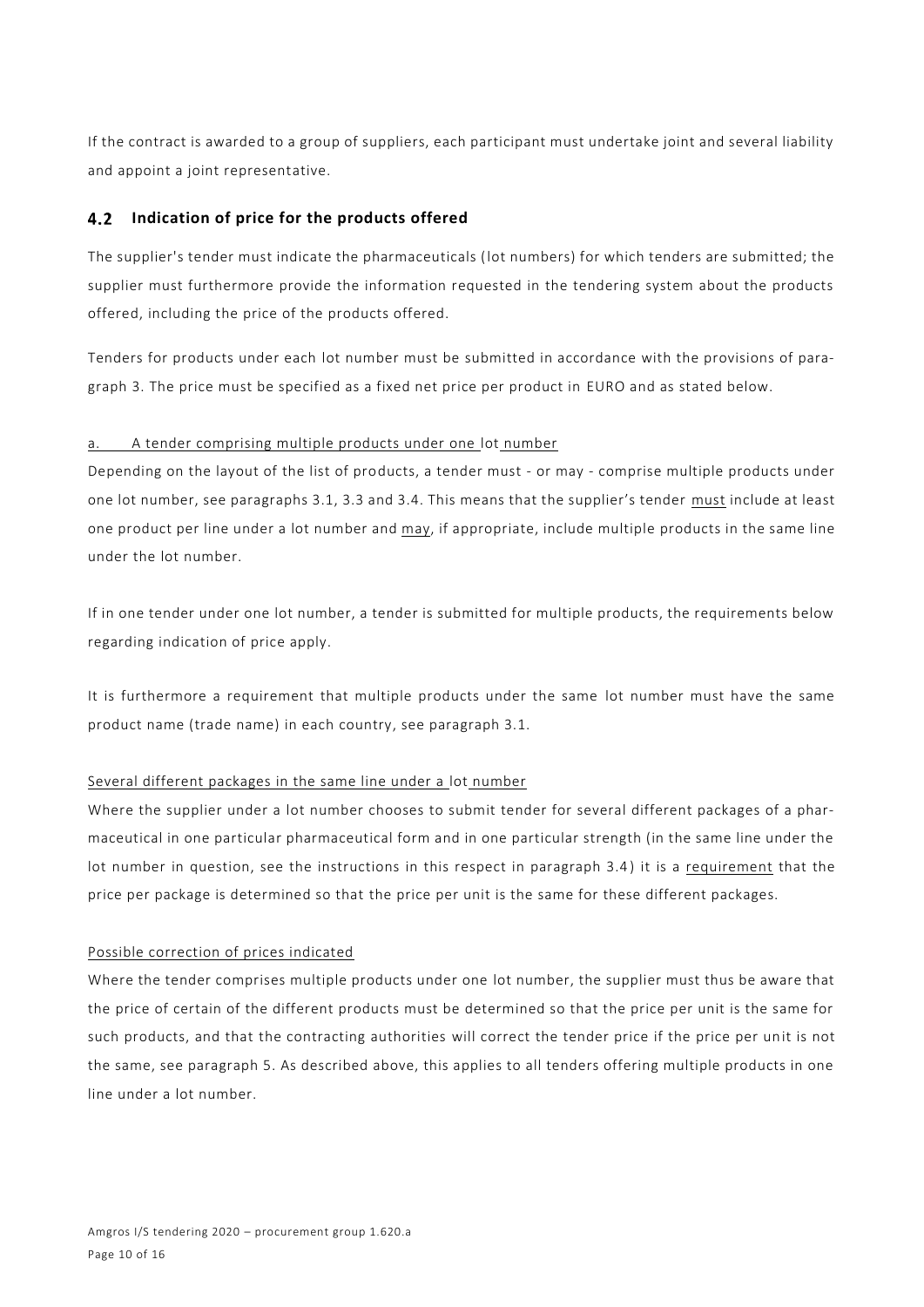If the supplier should erroneously indicate prices for such different products without the required conformity between the converted prices per unit for the products, the contracting authorities will correct the prices so that the requirement is complied with, see paragraph 5 below.

### b. Fixed net price

The tender must include a fixed net price in EURO excl. VAT for each of the products offered under the lot in question.

The offered price must apply for all the countries covered by the framework agreement. This means that the tender price shall be the same price in EURO for Denmark and Norway – and for Iceland, if the Supplier choses to submit a tender for the option regarding Iceland. The price will be converted to the national currency for Denmark and Norway as described in the framework agreement, clause 10. If Iceland is part of the framework agreement, purchase for Iceland will be made at the tender price in EURO, see the framework agreement (example I), clause 10 and 11.

The price offered must not be made dependent on the turnover of the pharmaceutical or be based on the Pharmacy Purchase Price (referred to by its Danish abbreviation "AIP") as published by the Danish Medicines Agency *(Lægemiddelstyrelsen)* "Farmalogg" (Norway) or "Lyfjaverðskrá" (Iceland) or similar. The price offered must not be dependent on or based on offers of other services, nor must the prices offered under different lot numbers be interdependent.

#### **Information about marketing authorization** 4.3

It is not required that marketing authorisations for the pharmaceuticals offered are in place at the time of submission of tender, but final marketing authorisation for Denmark, Norway and Iceland (if part of the framework agreement) must be in place so that the pharmaceuticals have marketing authorisation and are indicated in the Danish Medicines Agency list at "medicinpriser.dk", "Farmalogg" (Norway) and "Lyfjaverðskrá" (Iceland, if part of the framework agreement) not later than the date stated in clause 4 of the framework agreement.

If the Supplier fails to comply with the requirement regarding admission to the lists as stated above, the Supplier will be deemed to be on back order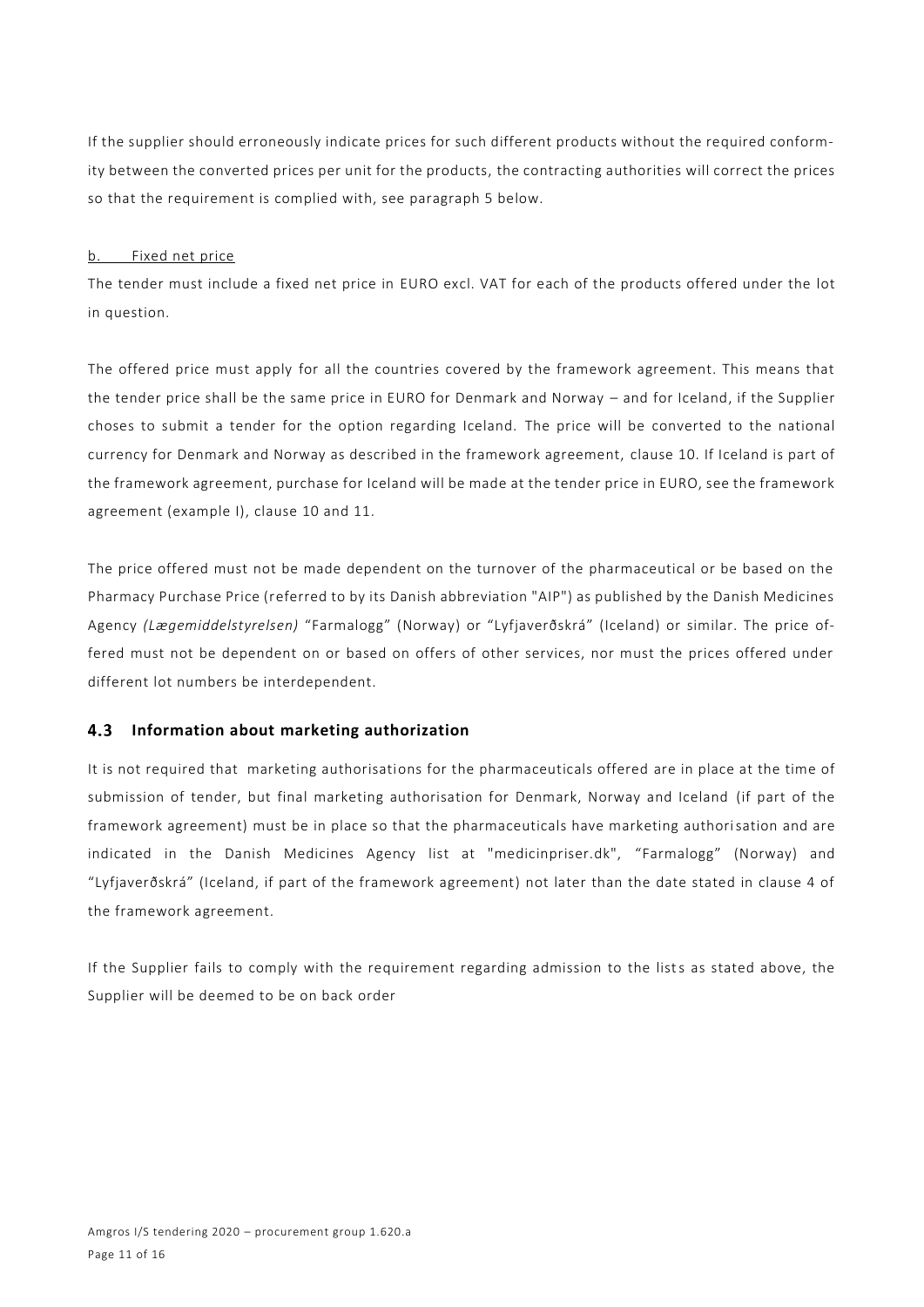### $4.4$ **The European Single Procurement Document and documentation regarding absence of exclusion grounds**

The tenderer must use the European Single Procurement Document (ESPD) for the declaration stated in section III.1.1 of the Contract Notice. Further information on the completion and application of the ESPD in the tender process is available in the "Instructions for the European Single Procurement Document (ESPD) and documentation regarding absence of exclusion grounds" which is part of the tender documents.

Specific requirements apply to the tenderer's documentation of the information on absence of exclusion grounds submitted by the tenderer in the ESPD. A tenderer with whom the contracting authorities intends to enter into a framework agreement will before the award be requested to submit documentation of the information that the tenderer has submitted in the ESPD, see for more information "Instructions for the European Single Procurement Document (ESPD) and documentation regarding absence of exclusion grounds".

# **5. THE CONTRACTING AUTHORITY'S EVALUATION OF TENDERS IN ACCORDANCE WITH THE AWARD CRITERION**

For each lot number, the contracting authorities will enter into a framework agreement with the supplier having submitted the most economically advantageous tender evaluated in accordance with the award criterion "price" on the basis of the lowest tender price per unit.

The price offered per package will thus be converted to a comparable unit price. The unit price will be calculated as price per unit on the basis of the unit stated in the list of products for the lot number in question.

As stated in paragraph 4.2.a, it is a requirement that the price of multiple products in one line under a lot number is determined so that the price per unit is the same for these products. If the offered prices per product in those instances entail that there is not the required consistency between the converted prices per unit for the products in question, the evaluation of the tender will be based on the lowest converted price per unit. If a framework agreement is entered into with the supplier in question, the contracting authorities will be entitled to purchase the products in question on the basis of the lowest converte d price per unit.

If under a lot number there are multiple tenders with the (exact) same lowest price, the choice between those tenders will be based on a drawing of lots functionality in Amgros' tendering system.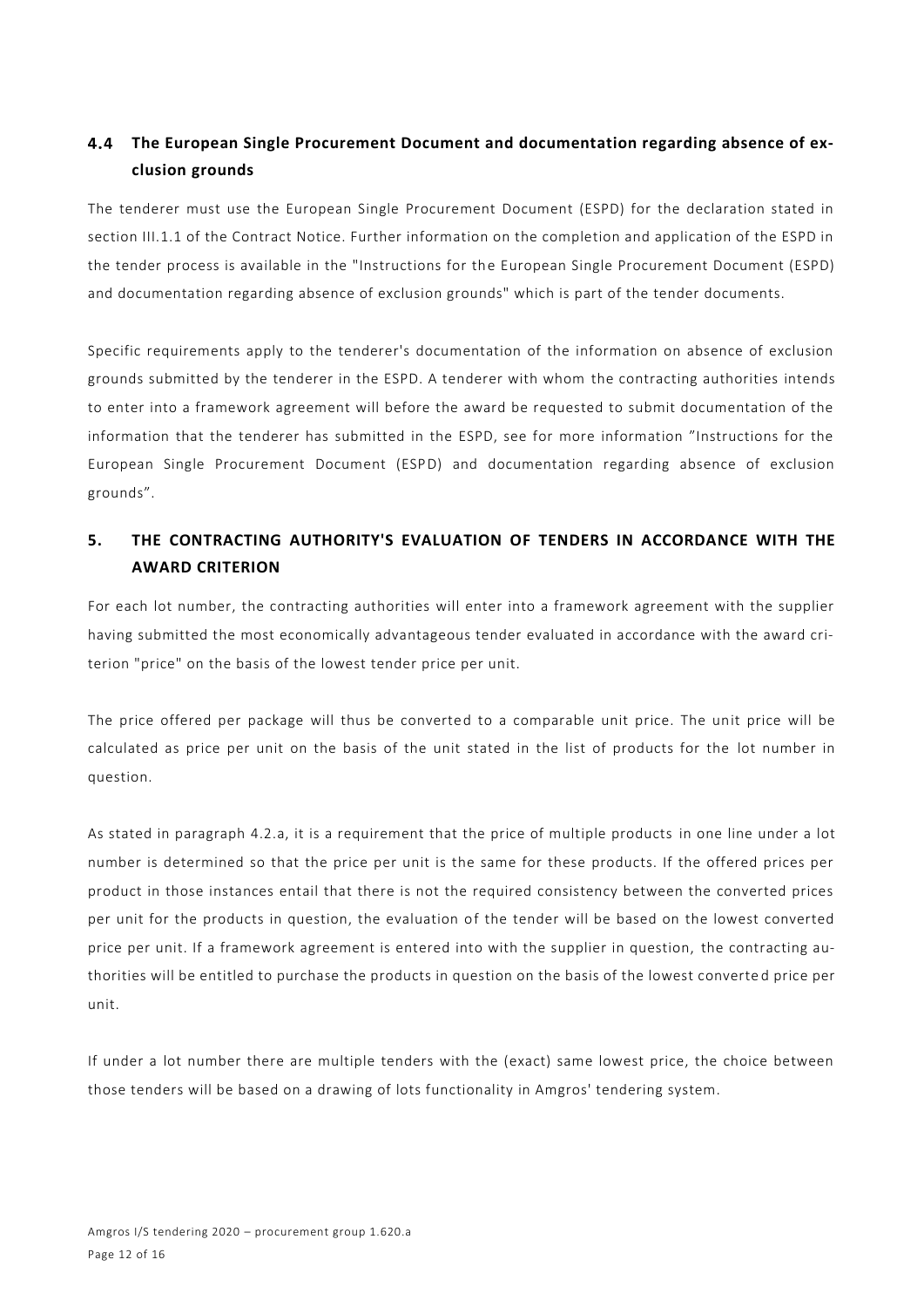# **6. SELECTION OF MULTIPLE TENDERS**

Under each lot number in this procurement group, a framework agreement will only be entered into with one supplier.

# **7. PURCHASE UNDER ONE FRAMEWORK AGREEMENT WITH MULTIPLE SUPPLIERS**

A framework agreement will not be concluded with multiple suppliers under the individual lot numbers in this procurement group.

# **8. FRAMEWORK AGREEMENT - RESERVATIONS AND VARIANTS - FORMAL REQUIREMENTS**

The contracting authorities has drawn up the enclosed framework agreement.

As stated in the Contract Notice, the tenderer is not entitled to submit variants.

Nor is the tenderer entitled to make reservations regarding provisions in the draft framework agreement or provisions in the appendices thereof.

Furthermore, the tenderer is not entitled to draw up its tender so that terms and conditions in the tender specifications are derogated from, unless expressly provided for in the tender specifications.

As for the formal tender content requirements set out in the tender documents, the contracting authorities may choose, on a case-by-case assessment, not to reject the tender for non-compliance with these requirements but instead choose to remedy or disregard the errors/defects to the extent provided for in procurement law. In this context, the contracting authorities will be entitled to obtain additional information, including a missing ESPD.

# **9. AMBIGUITIES**

The tenderer may clarify any ambiguities by requesting further information on the tender specifications (written questions), see paragraph 14.

Written questions must be submitted in English in the tendering system under the procurement group to which the question pertains. Questions will be answered in English.

Written questions and the related answers will be published in Amgros' tendering system in anonymized form under the procurement group in question.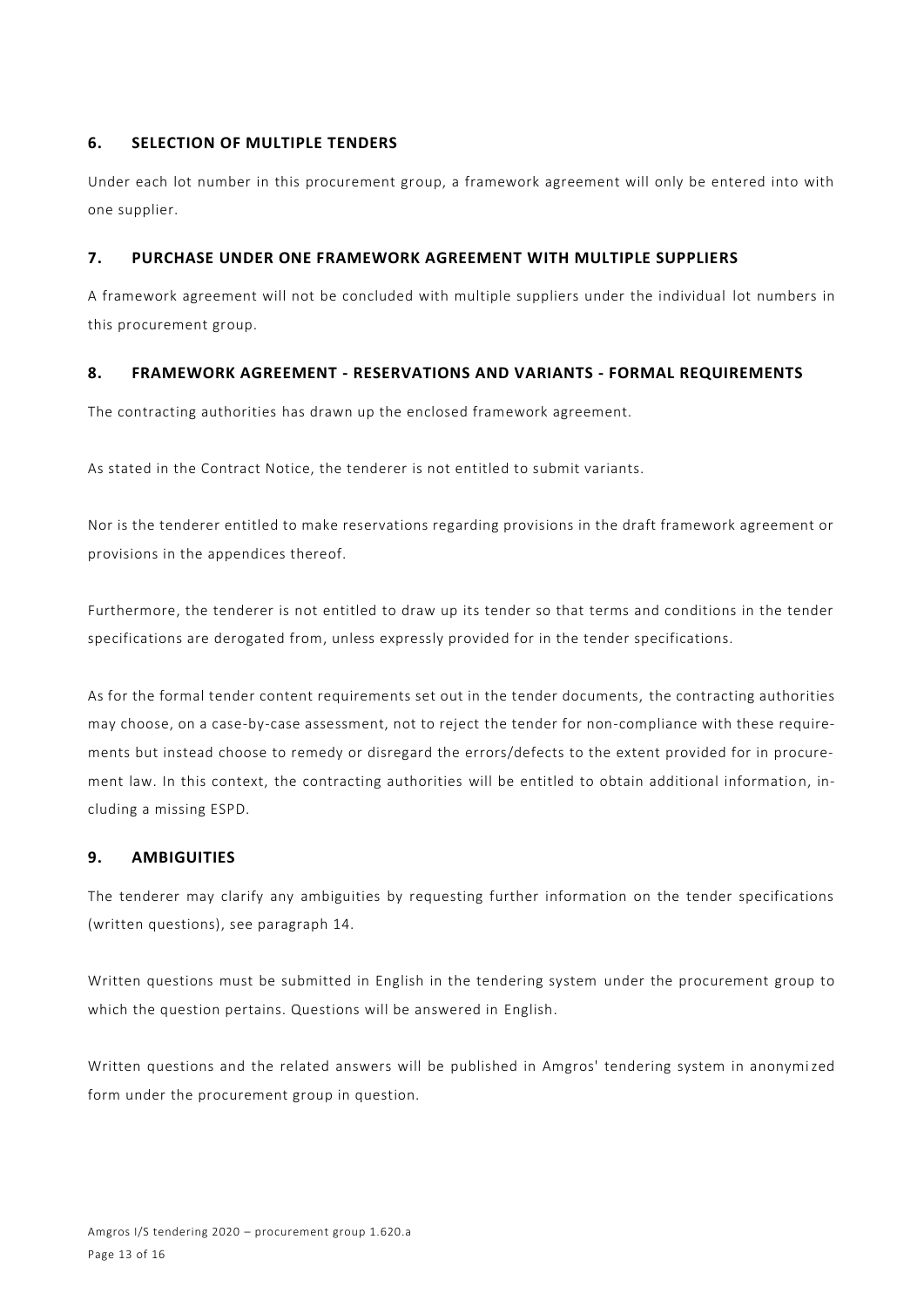The contracting authorities points out that continuing notices will not be submitted to the businesses having indicated an interest in a particular call for tenders. Hence, it is the responsibility of the tenderer to keep updated on additional information regarding the tender; such information may be published until 6 days before the expiry of the deadline for submission of tenders. Reference is furthermore made to the descriptions in the tendering system and the related guidelines.

# **10. PERIOD OF VALIDITY OF TENDERS**

By submitting its tender, the tenderer has accepted to keep open its tender for acceptance until the expiry of the period of validity of the tender set out in paragraph 14.

# **11. PROCESSING OF TENDERS, ETC.**

The tenderers are not permitted to attend the opening of the tenders. Tenders will be registered upon receipt, and tenders received on time will be opened collectively at a specified time after expiry of the deadline for submission of tenders. With the notice regarding the tender evaluation, the tender ers will receive a comprehensive overview of the businesses having submitted compliant tenders. The overview may not be obtained at any earlier point in time.

The contracting authorities are not obliged to return the tender to the tenderer.

The contracting authorities will not consider the tender process concluded until the framework agreement has been signed and reserves the right, in accordance with procurement law, to cancel the tender process in whole or in respect of certain lot numbers. On a case-by-case assessment, the tender process may be cancelled, inter alia, if the contracting authorities on the basis of the number of tenders and the prices received assesses that the order has not been the subject of sufficiently effective competition , including in the light of market conditions.

There may, as the case may be, be such a link in the use of different pharmaceuticals under several different lot numbers that the contracting authorities, on a case-by-case assessment, may choose to cancel several lot numbers within the same therapy area if certain lot numbers need to be cancelled. The cancellation of a lot number may thus be based on the fact that a re-tender of the pharmaceutical at the time of a re-tender of other pharmaceuticals is assessed, on a case-by-case basis, to comply the most with fundamental procurement law principles.

Even though the framework agreement is awarded to another tenderer, the tenderer is bound by its tender, but not longer than the date specified in paragraph 10 for the tender to remain open for acceptance.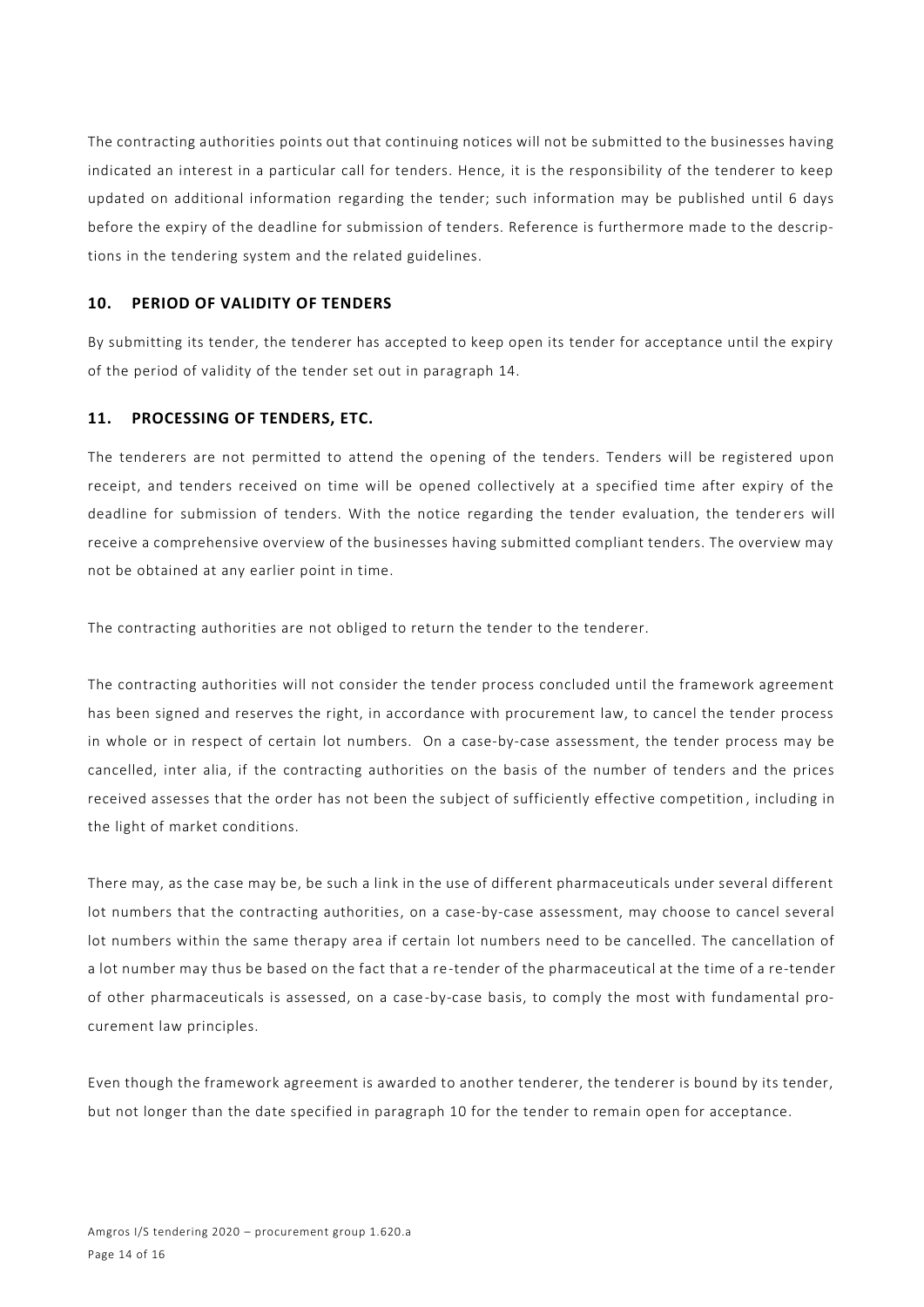The costs of the tenderer in connection with this tender are of no concern to the contracting authorities, including if the contracting authorities may have to cancel the tender process or lot numbers without conclusion of a framework agreement.

# **12. NEGOTIATIONS**

When preparing the tender, the tenderer should be aware that the contracting authority is not allowed to negotiate the tenders submitted by the tenderers. The contracting authorities therefore requests the tenderers to submit their best offer. The contracting authority will thus comply with the procurement law framework for negotiation following, inter alia, from the Danish Public Procurement Act and the EU Public Procurement Directive.

Thus, no actual contract or price negotiations will be conducted and, therefore, the tenderers should ensure that their tenders are drawn up so as to allow a conclusion of the framework agreement without prior negotiations between the tenderer and the contracting authorities.

It is therefore important that the tenders are comprehensive and include all necessary information, including in particular all prices, and that they are accurate in every respect.

# **13. PUBLICATION OF PRICES – CONFIDENTIALITY**

The contracting authorities will not of its own motion publish the tender prices re ceived or the applicable prices under the agreement.

It should be noted that the contracting authorities are subject to rules on access to documents, and the contracting authorities are entitled and obliged to grant access to documents, including tenders received, to the extent stipulated by law.

This means that competitors, among others, may request access to the tenders submitted.

The contracting authorities are only entitled to exempt documents or information from disclosure to the extent provided for by law, including for the purposes of protecting information about the business affairs of others.

In respect of documents or information in the tender, the tenderer may request, and mark accordingly, that such documents or information be exempted from disclosure to the extent that the tenderer assesses on a case-by-case basis that the disclosure thereof is likely to entail an obvious risk - typically for reasons of competition - of causing damage to the business, in particular significant financial damage.